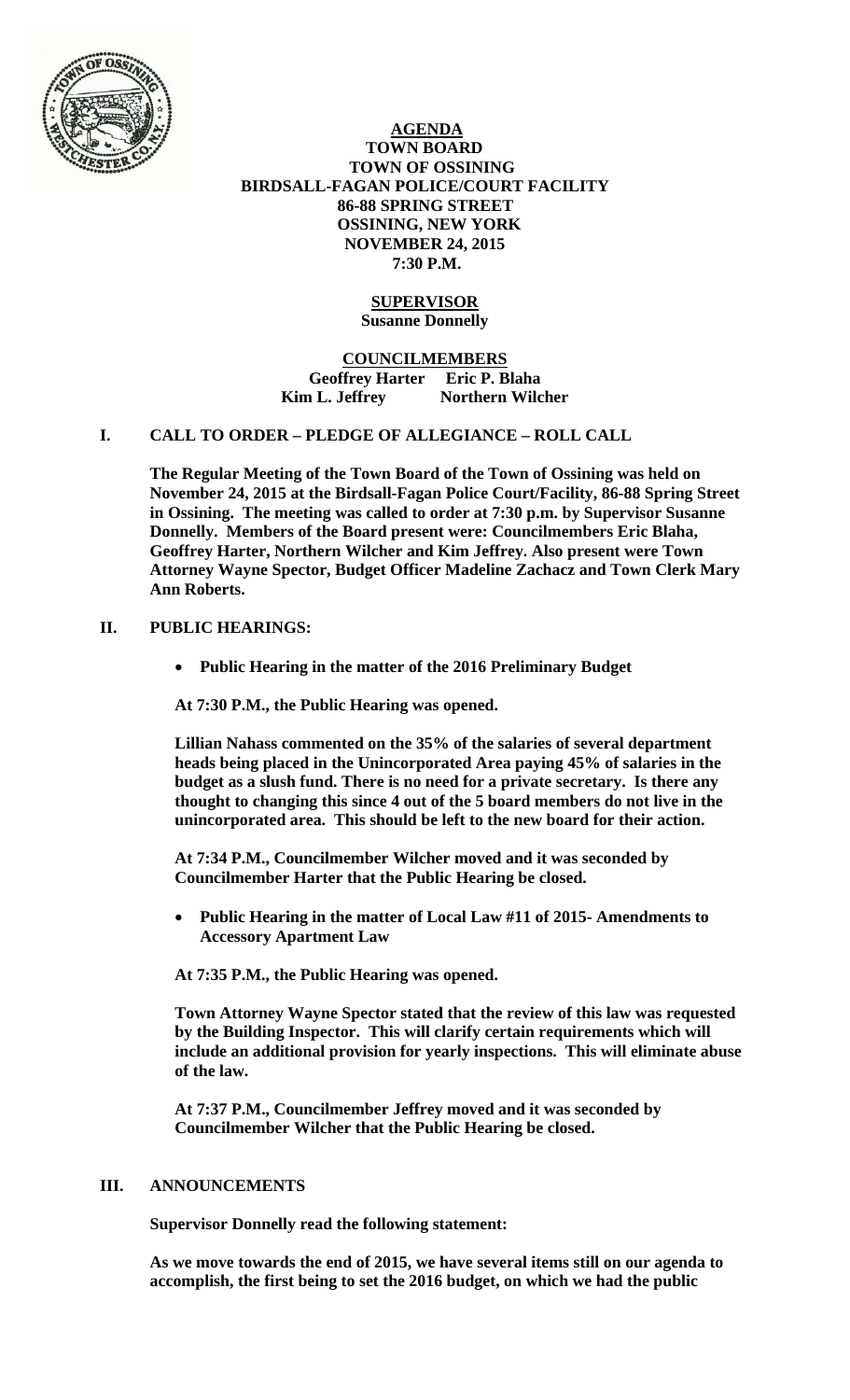**hearing this evening. While everyone is entitled to their opinion, it is essential to understand that over the past four years, this Administration and Board (as well as the previous Board with Councilman Peter Tripodi) have worked endlessly for the taxpayers of both the Unincorporated Area and all residents of Ossining. We have taken on many projects and opportunities to improve the lives of our constituents, while always watching the bottom line.** 

**Several years ago, we (with the help of our Finance team and our auditors, who helped us get approval from the Comptroller's Office) moved the cable franchise fees to the Unincorporated Area budget. While this left us with a hole in General Fund revenue for the year, we were able to minimize the impact on our taxpayers by closely watching our spending for the General Fund, and services were not affected.** 

**Another change we have made in the Unincorporated Area is the way we do alarm billing and enforcement, putting them in one office so that the payments and the fines add revenue to the Unincorporated Fund. We changed the way false alarms are enforced, and compliance has improved greatly.** 

**The administration always plays an important role in working with developers, homeowners, and commercial property owners when they come in to suggest different projects and opportunities in the Unincorporated Area. Our new laws, which affect only those in the Unincorporated Area, have taken a tremendous amount of time, between evening meetings, work with our planning consultants, the time of the Planning and Zoning Boards and the efforts of many other volunteers in the community. These environmental laws will send more people to the Building Department and Planning Board to ensure that they are all understood and followed.** 

**Another example is negotiating the sale of the former police station, 507 North State Road, at a fair price after the appraisal came back. With a very limited PILOT, we have managed to bring the property back on the tax rolls while also bringing employees of the business to the community, where they eat, shop, and pay sales tax to our local businesses. The schools were involved from the beginning, and part of the PILOT negotiations involved the provision of technical support and intern programs to the District.** 

**We work closely with all departments, including those under the Unincorporated Fund umbrella and those in Town General, to accomplish the infrastructure goals of the Unincorporated Area (like stopping the flooding on North State Road and on Cedar Lane, and paving 5 roads in 2015), with cost effective projects that are well planned, and paid for at fraction of the anticipated cost. This is often an uphill battle- we work with FEMA and NY State to make sure we got as much funding as possible after Hurricane Irene, Superstorm Sandy and other storms that took a toll on our community. These are not just conversations, but conversations that often require the sharing of extensive records and data that take our staff time to prepare.** 

**Staying on top of FEMA and NYS when it comes to getting our fair share of funds is, and will continue to be, an essential part of this administration. Working with our fabulous Finance team, we are constantly reviewing our outstanding projects, often visiting sites and completing an unimaginable amount of paperwork.** 

**We also work with the Finance Office on accounts payable and receivable, payroll and all other functions to ensure that the Town is run like a business- paying its bills on time, being reimbursed and paid for what is due, and to make sure all accounting practices are followed- not just for the auditors, but because it is what is best for the community.** 

**Grant funding is an important part of the administration, as we are constantly looking for ways to get projects done while staying under the tax cap. Our infrastructure is tired, and fixing it is expensive but very necessary. Our credit rating has improved over the last four years due to a lot of hard work and hard choices, allowing for lower interest rates when we DO have to borrow for these**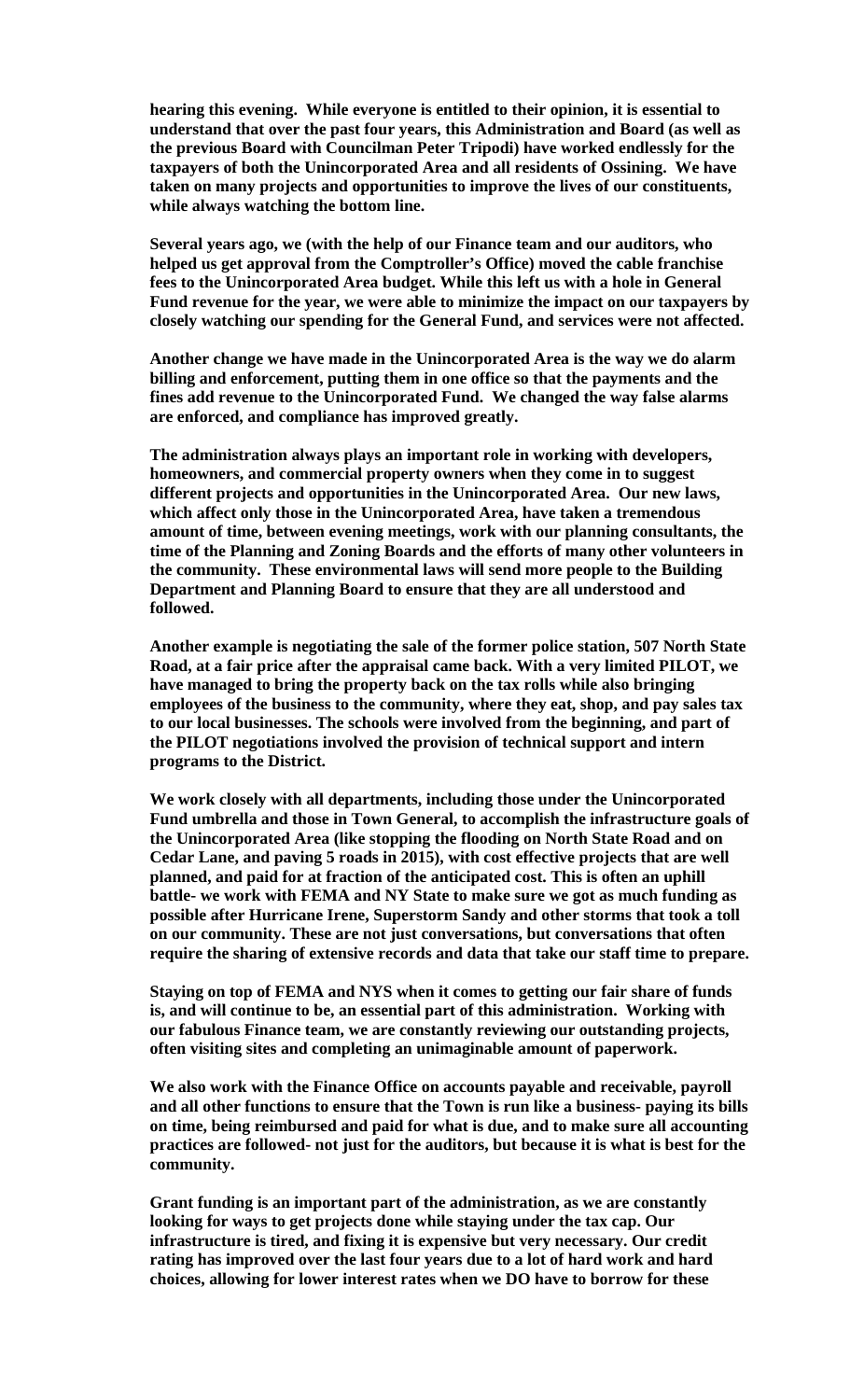**projects. However, "inexpensive" doesn't mean "free", and we are continuously on the lookout for new sources of funding from foundations, as well as our state and federal government.** 

**Another top priority is that all of our departments are staffed appropriately, and well equipped to perform the services our taxpayers need. All we ask is that everyone does their job to the best of their ability and works hard, without leaning on personal agendas or searching for ways to do less.** 

**The vast majority of our employees are in a Union, and so negotiating labor contracts that are fair to our taxpayers while being fair to our hard working employees is something else we take very seriously. Those agreements are carefully thought out by people on both sides of the table to ensure a fair day's pay for a fair day's work, and all parties need to live up to their end of the bargain.** 

**Along with managing a workforce comes the occasional snag- the Administration spends time mediating disagreements among employees, management staff, and departments. We need to make sure all compliments, comments and complaints are listened to, acted on, and resolved in the best interest of the many, not for a particular person or group.** 

**Our attorneys spend a great deal of time working on issues for the Unincorporated Area, such as prosecuting Town Building cases, supporting the Planning and Zoning Boards as they move projects through the system, and serving as general counsel for the Administration.** 

**These are just a few examples of the responsibilities in the Town Administration. When we look to charge a fraction of the cost back to the Unincorporated Budget, it is certainly fair and equable. We do not see any reason to hire someone to take care of the Unincorporated Area in these areas, so as an alternative, we have opted to move a very fair percentage of those administrative salaries where we believe they belong, which results in the savings of not only salaries, but the high cost of fringe benefits.** 

**This is done in every budget in every community, but even if it weren't, the allocation of salaries is something we take very seriously. In other municipalities, it simply happens without being brought to the attention of the taxpayers, but our goal is, and always has been, transparency.** 

**Our second public hearing tonight was to make changes to our Accessory Apartment Law to allow for tighter controls through inspection, with the ability to revoke the privilege of having an accessory apartment if it is warranted. There is currently no mechanism in the law to revoke a permit.** 

**Tonight we will be tabling the Comprehensive Plan Vision Portion and the supporting laws, 5 through 9. We have not rushed this process- it has been very thoughtful from the beginning and, because our Planner needed additional time for personal reasons, we will wait two more weeks to accomplish the goal of moving this community forward environmentally. We will, however, vote on the Architectural Review Board, and we thank all of those who worked with us on this project, which will give the Planning Board authority to work with the developers on the facades of their buildings.** 

**We will be approving a few certs that our assessor his team and our attorneys worked on. We will on the advice of our Tax Receiver allow for property redemption for a property that was in the foreclosure procedures.** 

**We will be accepting the agreement with the auditors for next three years 2015 2016 and 2017. They have agreed to keep the same rate for the 2015 audit with a small increase for 2016 and 2017.** 

**Some exciting things going on right in our community:**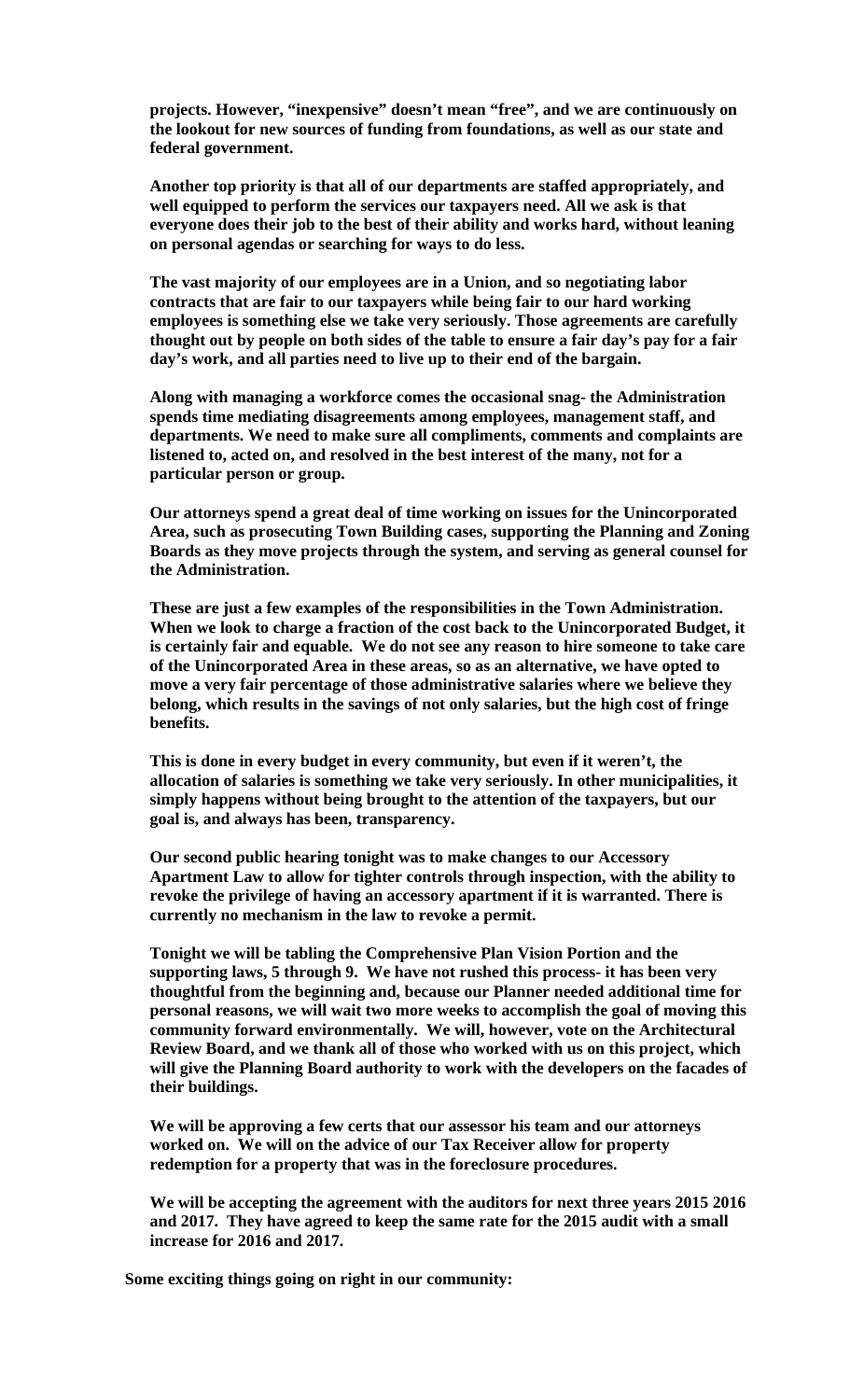- **Next week, the Recreation Winter Brochure will be out with some new and exciting programs, as well as old favorites, so keep an eye out for the email.**
- On Friday, December 4<sup>th</sup>, we will be at Market Square singing holiday carols at 5:30 **PM, with the tree lighting and Santa's visit at 6:15 PM.**
- **Breakfast with Santa will be on December 12th, and there will be two seatings. Call the Joseph G Caputo Community Center at 941-3189 or stop by the front desk at the Recreation Center to make sure your reservation is in.**
- **On December 16th, there will be a blood drive at the Police/Court Facility on Spring Street. All blood donated stays local, with the folks from Phelps running the drive. What a great gift for the community.**
- **On December 16th, we hope you will be joining us at the ALL Ossining Party from 6:00 PM – 9:00 PM at the Briarcliff Manor. Admission is \$60.00 per person with a choice of entrée, lots of music and dancing. If you've never joined us before, it's a great time- for more information, please feel free to call us at the office at 762-6001.**
- **Toys for Tots is up and running in some of the businesses around town and will be in full swing next week. The Police Dept has their box up already, so if you are around this weekend and want to donate, please drop it off there. Also remember, you can always drop off your unused prescriptions so they are not around the house during the holiday season.**

**Councilperson Jeffrey announced that on Tuesday, November 24th, 2015 the Landmark Diner will donate 20% of your food bill to the Gullotta House for a family in need in Ossining. Also turkeys can be dropped off at the diner until 10:00 p.m. Ms. Jeffrey also commented on Supervisor Donnelley's statement and felt that she might have misheard Supervisor Donnelly's comment regarding Cable Franchise fees and that there was work with the Comptroller's office in order to change it. The Comptroller's office has said that the Cable Franchise fees should be distributed to the unincorporated Town. The unincorporated Town has long paid or not been paid in ways that they should have been and that they have not received funds that they should have. The Budget doesn't have the ability to pass on some of the salaries of people working in the Town to those Villages unless there is an IMA. Councilperson Jeffrey feels that the people in the unincorporated town are targeted and inequitable based on the history, budget and financials. Councilperson Jeffery feels that the unincorporated area is not paid properly.** 

**Councilperson Jeffery announced that Senator Carlucci will sponsor a food drive from December 1st to January 10th for the Ossining Food Pantry.** 

**Supervisor Donnelly stated that she deals with the Village's IMA's and the fee paid is \$66,000. Also, the cost of the employees are in those IMA's.** 

### **IV. PUBLIC COMMENT ON AGENDA ITEMS**

## **V. BOARD RESOLUTIONS**

## **A. Approval of Minutes-Regular Meeting**

**Councilmember Harter moved and it was seconded by Councilmember Wilcher that the following be approved:** 

**Resolved, that the Town Board of the Town of Ossining hereby approves the November 10, 2015, Minutes of the Regular Meeting as presented.** 

 **Motion Carried: Unanimously**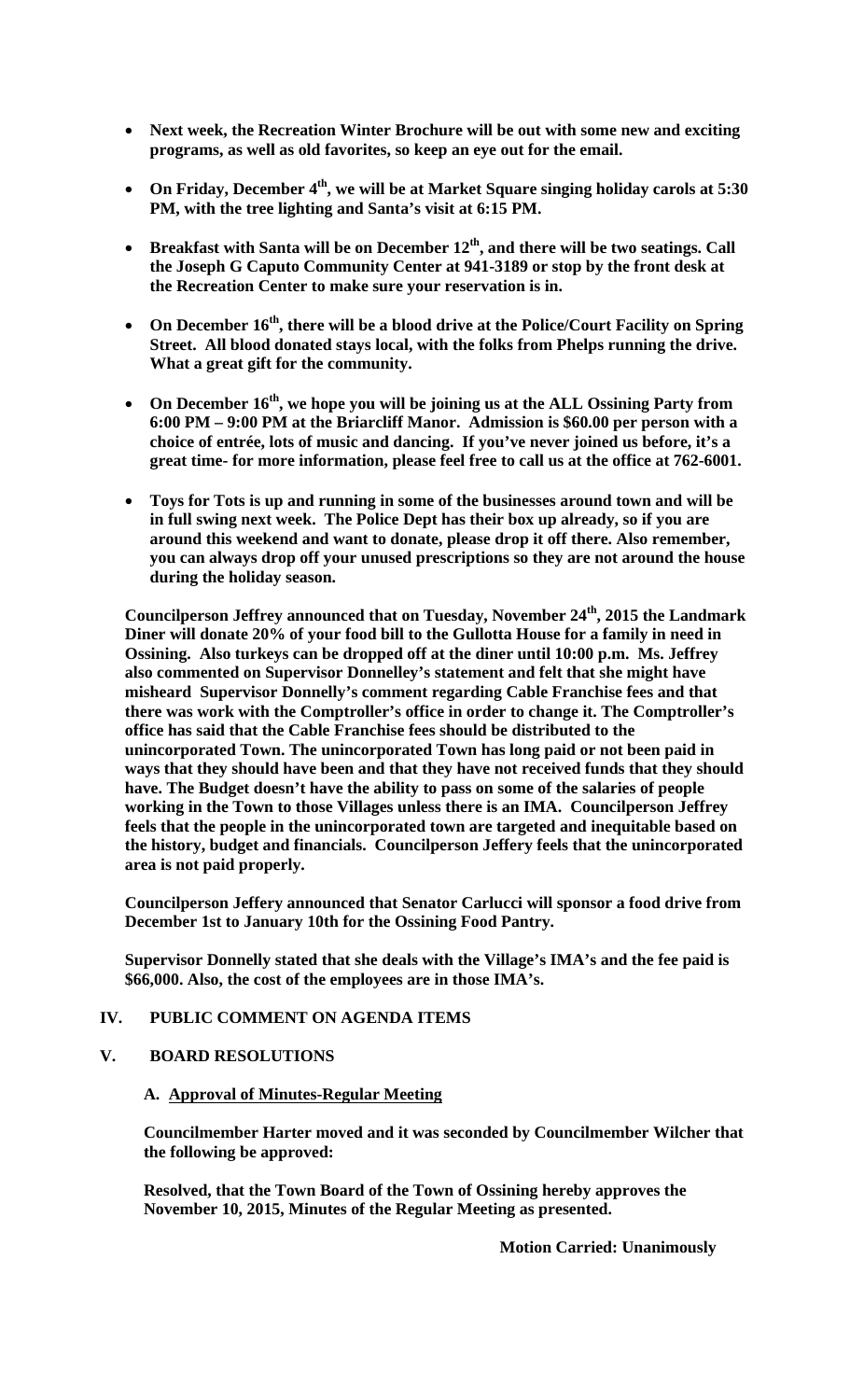## **B. Approval of Voucher Detail Report**

**Councilmember Blaha moved and it was seconded by Councilmember Harter that the following be approved:** 

**Resolved, that the Town Board of the Town of Ossining hereby approves the Voucher Detail Report dated November 24, 2015 in the amount of \$468,992.98.** 

 **Motion Carried: Unanimously** 

### **C.Adoption of Local Law #5 of 2015- "Amending Notification Provisions of the Town Code"**

**Councilmember Blaha moved and it was seconded by Councilmember Wilcher that the following be TABLED:** 

**WHEREAS, the Town Board of the Town of Ossining has been considering the adoption of a proposed local law entitled "Amending the Notification Provisions of the Town Code" which law would amend the notification provisions of sections 200- 31., 200-46.A, 200-48A, 200-49B, 200-50.C(5), 200-52C, of The Zoning Code, sections 176-5E, 176-6 F, 176-7E, 176-11.1 of the Subdivision of Land Chapter, sections 105- 7B, 105-7D of The Freshwater Wetlands, Watercourses and Water Body Protection Chapter, sections 167-11E, 167-11G of the Steep Slope Protection Chapter, and sections 180-80F and 183-10G of the Tree protection Chapter of the Town of Ossining; and** 

**WHEREAS, in accordance with New York State Law, and after having provided all requisite notice thereunder, the Town Board conducted a Public Hearing on Introductory Local Law No. 5-2015 entitled "Amending the Notification Provisions of the Town Code" on September 1, 2015 and which hearing was continued on the following dates September 8, 2015, September 22, 2015, October 13, 2015, October 27, 2015 and November 10, 2015 at 7:30 p.m. at the Birdsall/Fagan Police Court Facility, 86-88 Spring Street, Ossining, New York during which the public had the opportunity to be heard on such proposed local law; and** 

**NOW, THEREFORE, BE IT RESOLVED, that the Town Board of the Town of Ossining hereby adopts Local Law No. 5-2015, entitled "Amending the Notification Provisions of the Town Code" with such adoption to take effect as set forth in said Local Law and as otherwise required by law; and** 

**BE IT FURTHER RESOLVED, that the Town Board directs said Local Law No. 5- 2015 to be filed and/or distributed in accordance with applicable law.** 

### **Motion Carried: TABLED**

### **D.Adoption of Local Law #6 of 2015 – Amending the Subdivision of Land and Tree Protection Chapters of the Town Code**

**Councilmember Jeffrey moved and it was seconded by Councilmember Wilcher that the following be TABLED:** 

**WHEREAS, the Town Board of the Town of Ossining has been considering the adoption of a proposed local law entitled "Amending the Subdivision of Land and Tree Protection Chapters of the Town Code" which law would amend section 176- 20B of the Subdivision of Land Chapter and 183-6 of the Tree protection Law of the Town of Ossining; and** 

**WHEREAS, in accordance with New York State Law, and after having provided all requisite notice thereunder, the Town Board conducted a Public Hearing on Introductory Local Law No. 6-2015 entitled "Amending the Subdivision of Land and Tree Protection Chapters of the Town Code" on September 1, 2015 and continued on September 8, 2015, September 22, 2015, October 13, 2015, October 27, 2015 and**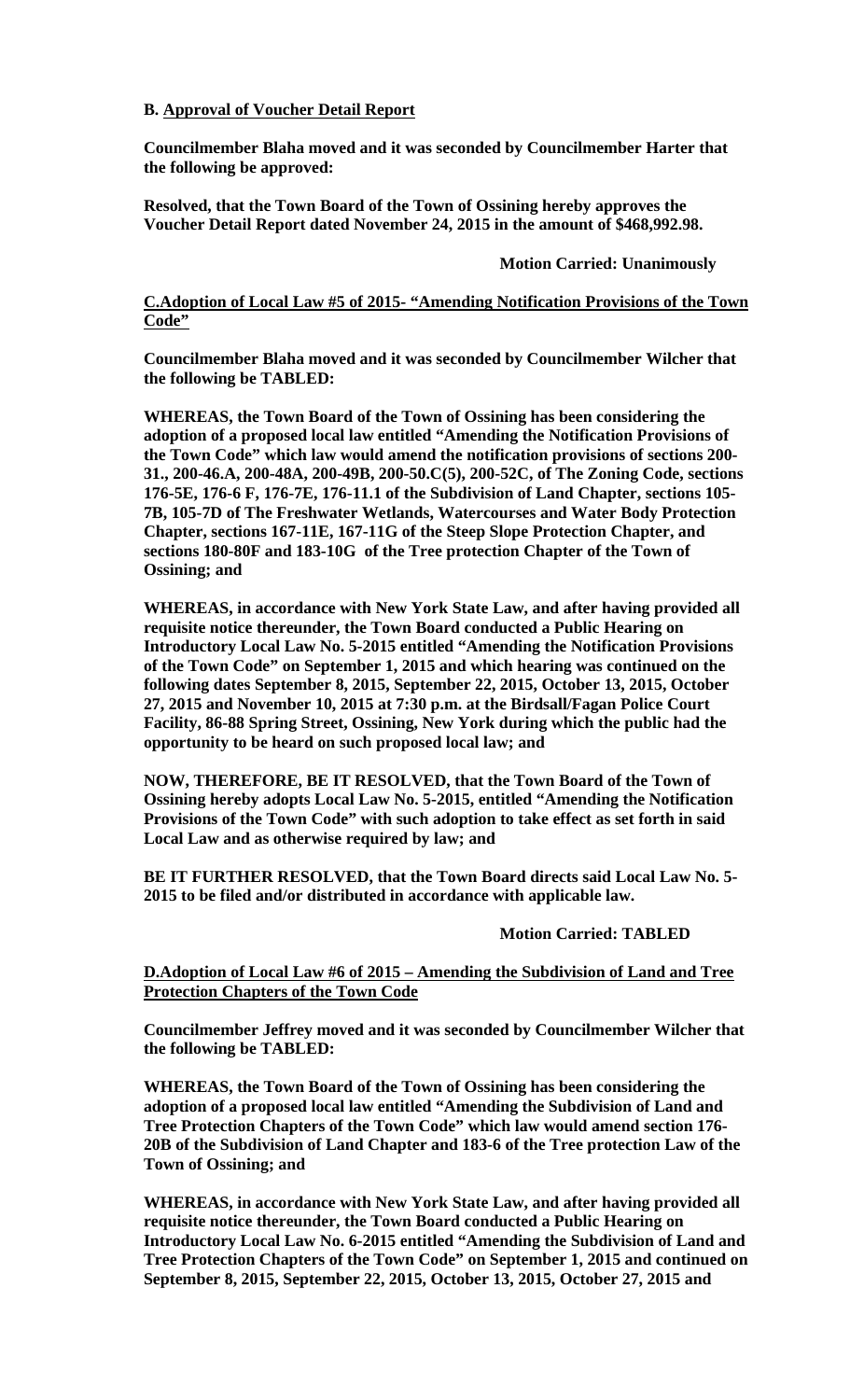**November 10, 2015 at 7:30 p.m. at the Birdsall/Fagan Police Court Facility, 86-88 Spring Street, Ossining, New York during which the public had the opportunity to be heard on such proposed local law; and** 

**NOW, THEREFORE, BE IT RESOLVED, that the Town Board of the Town of Ossining hereby adopts Local Law No. 6-2015, entitled "Amending the Subdivision of Land and Tree Protection Chapters of the Town Code" with such adoption to take effect as set forth in said Local Law and as otherwise required by law; and** 

**BE IT FURTHER RESOLVED, that the Town Board directs said Local Law No. 6- 2015 to be filed and/or distributed in accordance with applicable law.** 

 **Motion Carried: TABLED** 

### **E. Adoption of Local Law #7 of 2015- "Amending the Freshwater Wetlands, Watercourses and Water Bodies Protection Chapter of the Town Code"**

**Councilmember Jeffrey moved and it was seconded by Councilmember Wilcher that the following be TABLED:** 

**WHEREAS, the Town Board of the Town of Ossining has been considering the adoption of a proposed local law entitled "Amending the Freshwater Wetlands, Watercourses, and Water Bodies Protection Chapter of the Town Code", which law would amend sections 105-1A,105-2B105-3A, 105-5A, 105B(4), 105-5C, 105-6A (8) 105-8A,105-8B, 105-10B and 105-10C and adding new sections 105-2B, 105-1A, and 105-6A of the Freshwater Wetlands, Watercourses and Water Body Protections Chapter of the Town of Ossining; and** 

**WHEREAS, in accordance with New York State Law, and after having provided all requisite notice thereunder, the Town Board conducted a Public Hearing on Introductory Local Law No. 7-2015 entitled "Amending the Freshwater Wetlands, Watercourses, and Water Bodies Protection Chapter of the Town Code" on September 1, 2015 and continued on September 8, 2015, September 22, 2015, October 13, 2015, October 27, 2015 and November 10, 2015 at 7:30 p.m.at the Birdsall/Fagan Police Court Facility, 86-88 Spring Street, Ossining, New York during which the public had the opportunity to be heard on such proposed local law; and** 

**NOW, THEREFORE, BE IT RESOLVED, that the Town Board of the Town of Ossining hereby adopts Local Law No. 7-2015, entitled "Amending the Freshwater Wetlands, Watercourses, and Water Bodies Protection Chapter of the Town Code" with such adoption to take effect as set forth in said Local Law and as otherwise required by law; and** 

**BE IT FURTHER RESOLVED, that the Town Board directs said Local Law No. 7- 2015 to be filed and/or distributed in accordance with applicable law.** 

### **Motion Carried: TABLED**

### **F.Adoption of Local Law #8 of 2015-"Amending the Steep Slope Protection Chapter of the Town Code"**

**Councilmember Jeffrey moved and it was seconded by Councilmember Wilcher that the following be TABLED:** 

**WHEREAS, the Town Board of the Town of Ossining has been considering the adoption of a proposed local law entitled "Amending the Steep Slope Protection Chapter of the Town Code" which law would amend section 167-5 of the Steep Slope Protection Chapter of the code of the Town of Ossining; and** 

**WHEREAS, in accordance with New York State Law, and after having provided all requisite notice thereunder, the Town Board conducted a Public Hearing on**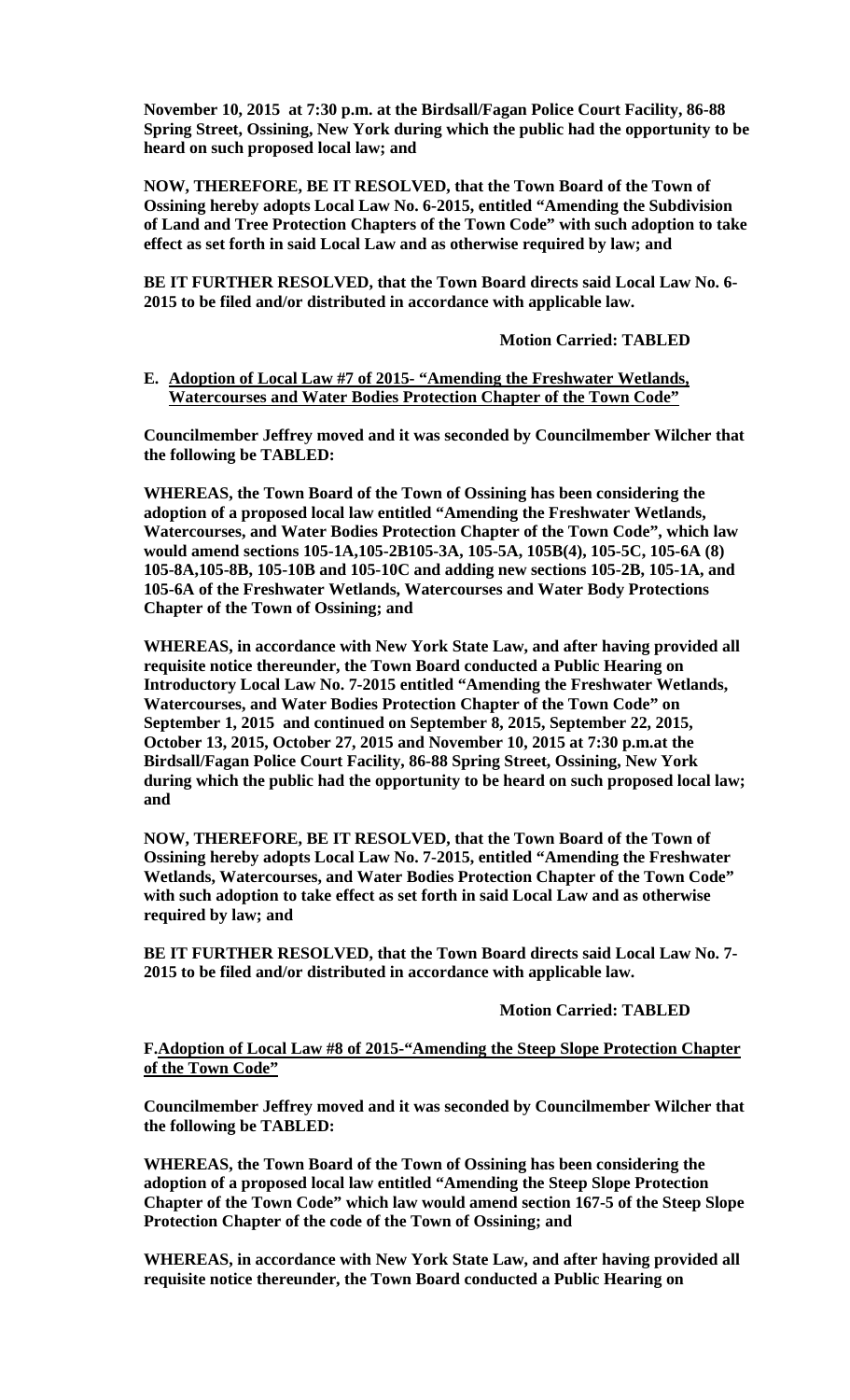**Introductory Local Law No. 8-2015 entitled "Amending the Steep Slope Protection Chapter of the Town Code" on September 1, 2015 and continued on September 8, 2015, September 22, 2015, October 13, 2015, October 27, 2015 and November 10, 2015 at 7:30 p.m. at the Birdsall/Fagan Police Court Facility, 86-88 Spring Street, Ossining, New York during which the public had the opportunity to be heard on such proposed local law; and** 

**NOW, THEREFORE, BE IT RESOLVED, that the Town Board of the Town of Ossining hereby adopts Local Law No. 8-2015, entitled "Amending the Steep Slope Protection Chapter of the Town Code" with such adoption to take effect as set forth in said Local Law and as otherwise required by law; and** 

**BE IT FURTHER RESOLVED, that the Town Board directs said Local Law No. 8- 2015 to be filed and/or distributed in accordance with applicable law.** 

 **Motion Carried: TABLED** 

**G.Adoption of Local Law #9 of 2015-"Amending the Subdivision of Land and Zoning Chapters of the Town Code"**

**Councilmember Blaha moved and it was seconded by Councilmember Harter that the following be TABLED:** 

**WHEREAS, the Town Board of the Town of Ossining has been considering the adoption of a proposed local law entitled "Amending the Subdivision of Land and Zoning Chapters of the Town Code" which law would amend sections 200-6 F, of the Zoning Chapter and 176-18 F of the Subdivision of Land Chapters of the Town of Ossining.** 

**WHEREAS, in accordance with New York State Law, and after having provided all requisite notice thereunder, the Town Board conducted a Public Hearing on Introductory Local Law No. 9-2015 entitled "Amending the Subdivision of Land and Zoning Chapters of the Town Code" on September 1, 2015 and continuing on September 8, 2015, September 22, 2015, October 13, 2015, October 27, 2015 and November 10, 2015 at 7:30 p.m. at the Birdsall/Fagan Police Court Facility, 86-88 Spring Street, Ossining, New York during which the public had the opportunity to be heard on such proposed local law; and** 

**NOW, THEREFORE, BE IT RESOLVED, that the Town Board of the Town of Ossining hereby adopts Local Law No. 9-2015, entitled "Amending the Subdivision of Land and Zoning Chapters of the Town Code" with such adoption to take effect as set forth in said Local Law and as otherwise required by law; and** 

**BE IT FURTHER RESOLVED, that the Town Board directs said Local Law No. 9- 2015 to be filed and/or distributed in accordance with applicable law.** 

#### **Motion Carried: TABLED**

### **H. Adoption of Local Law #10 of 2015 – Adding a Chapter Entitled 'Architectural Review Board' To the Town Code**

**Councilmember Jeffrey moved and it was seconded by Councilmember Wilcher that the following be TABLED:** 

**WHEREAS, the Town Board of the Town of Ossining has been considering the adoption of a proposed local law entitled "Adding a Chapter Entitled 'Architectural Review Board' To the Town Code" which law would Add a Chapter Entitled "Architecture Review Board to the code of the Town of Ossining.** 

**WHEREAS, in accordance with New York State Law, and after having provided all requisite notice thereunder, the Town Board conducted a Public Hearing on Introductory Local Law No. 10-2015 entitled "Adding a Chapter Entitled**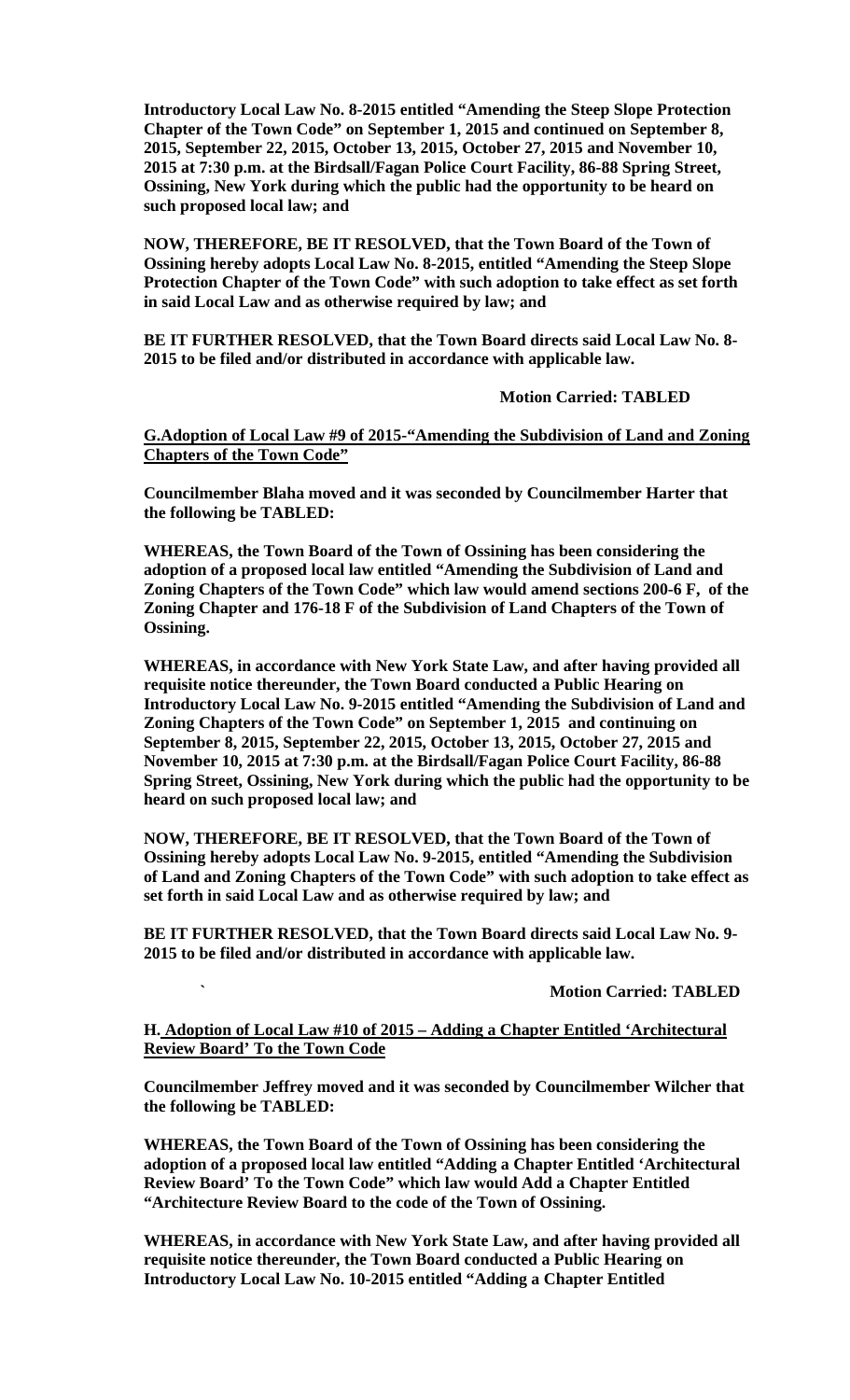**'Architectural Review Board' To the Town Code" on September 10, 2015 and continuing on September 22, 2015, October 13, 2015, October 27, 2015 and November 10, 2015 at 7:30 p.m. at the Birdsall/Fagan Police Court Facility, 86-88 Spring Street, Ossining, New York during which the public had the opportunity to be heard on such proposed local law; and** 

**NOW, THEREFORE, BE IT RESOLVED, that the Town Board of the Town of Ossining hereby adopts Local Law No. 10-2015, entitled "Adding a Chapter Entitled 'Architectural Review Board' To the Town Code" with such adoption to take effect as set forth in said Local Law and as otherwise required by law; and** 

**BE IT FURTHER RESOLVED, that the Town Board directs said Local Law No. 10- 2015 to be filed and/or distributed in accordance with applicable law.** 

 **Motion Carried: TABLED** 

#### **I. TAX CERTIORARI**

### **Deercliff Builders, Inc. vs. Town of Ossining**

**Councilmember Blaha moved and it was seconded by Councilmember Harter that the following be approved:** 

**WHEREAS, proceedings pursuant to Article 7 of the Real Property Tax Law of the State of New York were instituted by Deercliff Builders, Inc. against The Town of Ossining, to review the tax assessments made on Petitioner's property located at 1250 Pleasantville Road, Village of Briarcliff Manor in The Town of Ossining, N.Y. , and designated on the tax assessment map of The Town of Ossining as Section 98.10, Block 1, Lot 41 for Tax Assessment Years 2008 through 2011, which proceedings are now pending in the Supreme Court of the State of New York, County of Westchester, under Index Nos. 22182/08; 23241/09; 25071/10; and 15151/11; and** 

**WHEREAS, the above Petitioner has agreed to a compromise and settlement of such proceedings, subject to the approval of the Town Board, correcting and reducing the assessed valuation of its real property and improvements, as follows: 1250 Pleasantville Road, Village of Briarcliff Manor, Town of Ossining, N.Y.** 

|       |                     | Assessment Year Tax ID No. Original Assessed Value |          | Reduction Final Assessed |
|-------|---------------------|----------------------------------------------------|----------|--------------------------|
| Value |                     |                                                    |          |                          |
| 2008  | 98.10-1-41 \$82,200 |                                                    | \$15,200 | \$67,000                 |
| 2009  | 98.10-1-41 \$82,200 |                                                    | \$14,200 | \$68,000                 |
| 2010  | 98.10-1-41 \$82,200 |                                                    | \$7,200  | \$75,000                 |
| 2011  | 98.10-1-41 \$82,200 |                                                    | \$7,200  | \$80,000                 |

**WHEREAS, any and all refunds necessitated by said settlement will be made without interest; and** 

**WHEREAS, the Town Board, upon the recommendation of the Assessor, concurred by the Town Attorney, finds the proposed settlement appropriate and in the best interest of the Town of Ossining; now therefore it is** 

**RESOLVED, that settlement of the proceedings, on the terms set forth herein, is hereby accepted and approved, subject to the approval of the Supreme Court, Westchester County, wherein such proceedings are pending; and it is further** 

**RESOLVED, that the Town Attorney is hereby authorized and directed to procure and execute any documents necessary to effectuate such settlement; and it is further**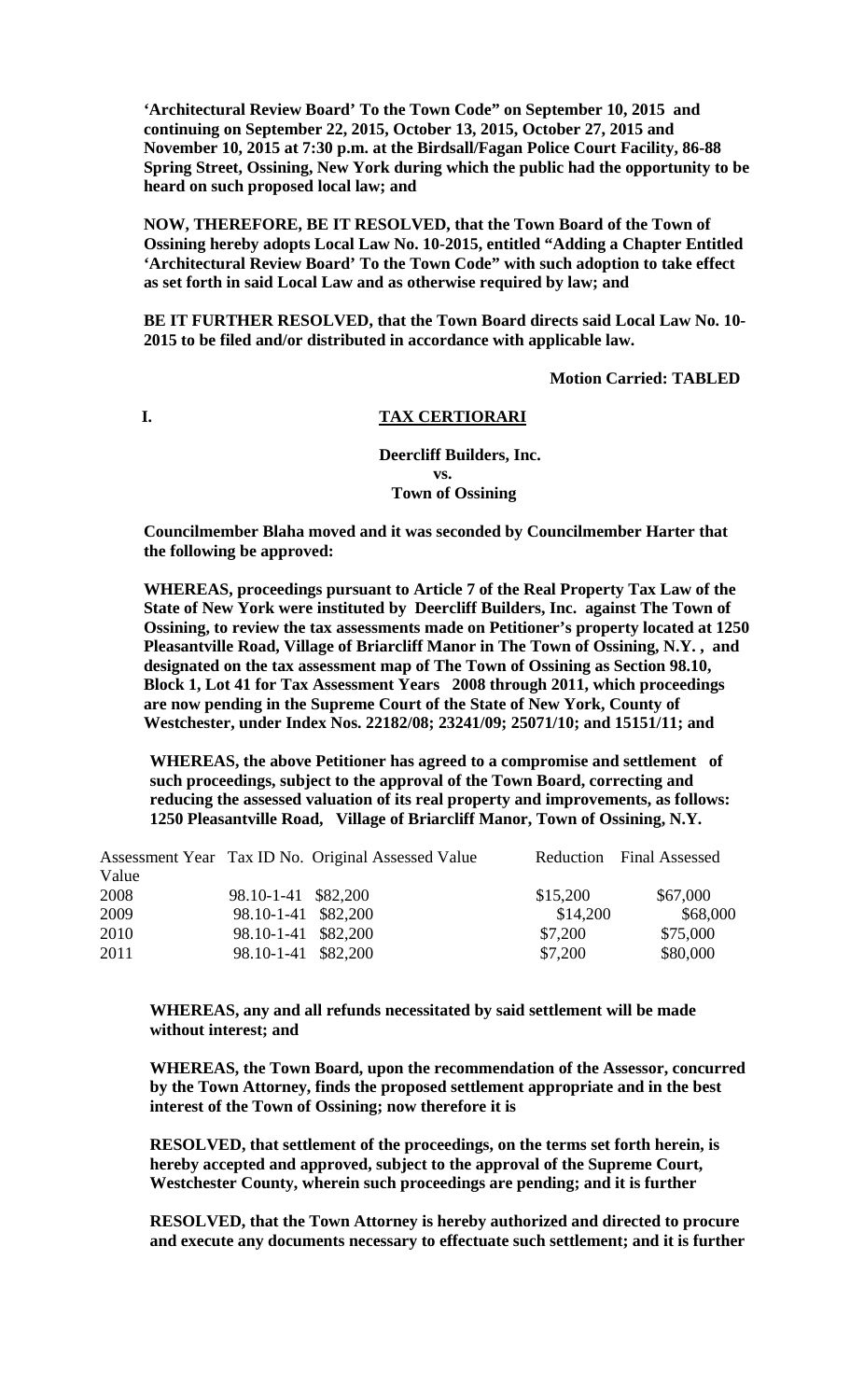**RESOLVED, subject to the approval of the Supreme Court, Westchester County, that the Assessor is authorized and directed to make the changes and corrections to the individual unit assessment on the tax assessment roll of the Town of Ossining, which will be ordered pursuant to the Consent Judgment to be entered in accordance with the terms of this settlement, and the Receiver of Taxes is authorized and directed to process and pay the refund of Town of Ossining taxes estimated to be \$ 402.53, which will be ordered pursuant to said Consent Judgment.** 

 **Motion Carried: Unanimously** 

#### **J. TAX CERTIORARI**

#### **Executive Property Group, LLC vs. Town of Ossining**

**Councilmember Harter moved and it was seconded by Councilmember Jeffrey that the following be approved:** 

**WHEREAS, proceedings pursuant to Article 7 of the Real Property Tax Law of the State of New York were instituted by Executive Property Group, Inc. against The Town of Ossining, to review the tax assessments made on Petitioner's property located at 145 North Highland Avenue, Ossining, N.Y. , and designated on the tax assessment map of The Town of Ossining as Section 89.15, Block 1, Lot 45 for Tax Assessment Years 2013 and 2014, which proceedings are now pending in the Supreme Court of the State of New York, County of Westchester, under Index Nos. 67051/13 and 67431/14; and** 

**WHEREAS, the above Petitioner has agreed to a compromise and settlement of such proceedings, subject to the approval of the Town Board, correcting and reducing the assessed valuation of its real property and improvements, as follows: 145 North Highland Avenue, Ossining, N.Y.** 

|       |            | Assessment Year Tax ID No. Original Assessed Value |          | Reduction Final Assessed |
|-------|------------|----------------------------------------------------|----------|--------------------------|
| Value |            |                                                    |          |                          |
| 2013  | 89.15-1-45 | \$93,000                                           | \$23,250 | \$69,750                 |
| 2014  | 89.15-1-45 | \$93,000                                           | \$23,250 | \$69,750                 |

**WHEREAS, any and all refunds necessitated by said settlement will be made without interest; and** 

**WHEREAS, the Town Board, upon the recommendation of the Assessor, concurred by the Town Attorney, finds the proposed settlement appropriate and in the best interest of the Town of Ossining; now therefore it is** 

**RESOLVED, that settlement of the proceedings, on the terms set forth herein, is hereby accepted and approved, subject to the approval of the Supreme Court, Westchester County, wherein such proceedings are pending; and it is further** 

**RESOLVED, that the Town Attorney is hereby authorized and directed to procure and execute any documents necessary to effectuate such settlement; and it is further** 

**RESOLVED, subject to the approval of the Supreme Court, Westchester County, that the Assessor is authorized and directed to make the changes and corrections to the individual unit assessment on the tax assessment roll of the Town of Ossining, which will be ordered pursuant to the Consent Judgment to be entered in accordance with the terms of this settlement, and the Receiver of Taxes is authorized and directed to process and pay the refund of Town of Ossining taxes estimated to be \$ 371.34, which will be ordered pursuant to said Consent Judgment.** 

 **Motion Carried: Unanimously**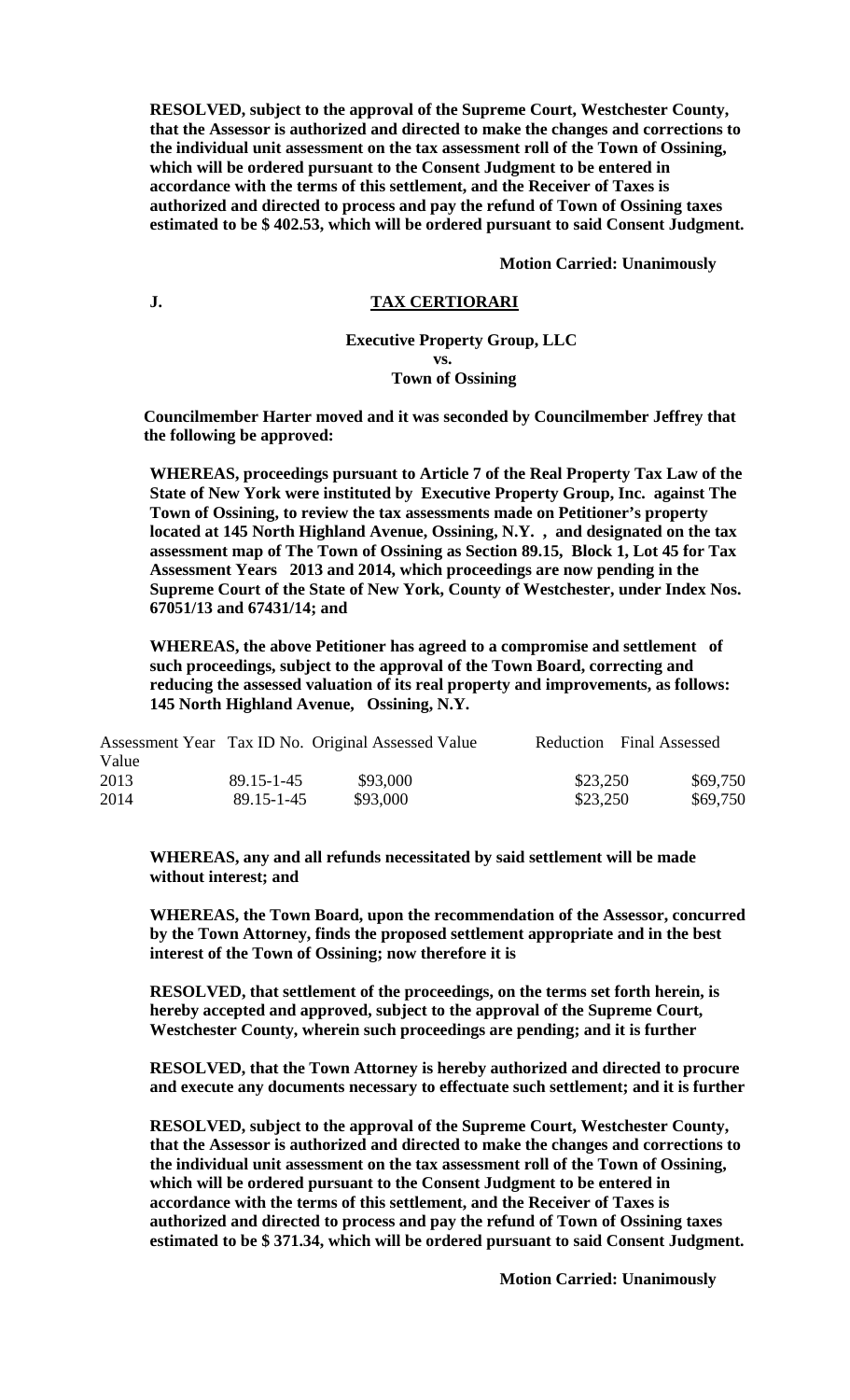#### **K.** TAX CERTIORARI

#### **M & M Realty Corp. vs.**

#### **Town of Ossining**

**Councilmember Wilcher moved and it was seconded by Councilmember Blaha that the following be approved:** 

**WHEREAS, proceedings pursuant to Article 7 of the Real Property Tax Law of the State of New York were instituted by M & M Realty Corp. against The Town of Ossining, to review the tax assessments made on Petitioner's property located at 520 North State Road, Town of Ossining, and designated on the tax assessment map of The Town of Ossining as Section 90.19, Block 2, Lot 19 Section 90.19, Block 2, Lot 20; and Section 90.19, Block 2, Lot 21; for Tax Assessment Years 2010 through 2015, which proceedings are now pending in the Supreme Court of the State of New York, County of Westchester, under Index Nos. 23957/10; 14742/11; 64981/2012; 64175/2013; 65104/2014 and 65231/2015;and** 

**WHEREAS, the above Petitioner has agreed to a compromise and settlement of such proceedings, subject to the approval of the Town Board, correcting and reducing the assessed valuation of its real property and improvements, as follows:** 

| 520 North State Road, Ossining, N.Y. |                  |                                                    |           |                       |
|--------------------------------------|------------------|----------------------------------------------------|-----------|-----------------------|
|                                      |                  | Assessment Year Tax ID No. Original Assessed Value | Reduction | <b>Final Assessed</b> |
| Value                                |                  |                                                    |           |                       |
| 2010                                 | 90.19-2-19       | \$47,900                                           | \$8,143   | \$39,757              |
| 2011                                 | 90.19-2-19       | \$47,900                                           | \$8,550   | \$39,350              |
| 2012                                 | 90.19-2-19       | \$47,900                                           | \$8,550   | \$39,350              |
| 2013                                 | $90.19 - 2 - 19$ | \$47,900                                           | \$8,550   | \$39,350              |
| 2014                                 | 90.19-2-19       | \$47,900                                           | \$8,550   | \$39,350              |
| 2015                                 | 90.19-2-19       | \$47,900                                           | \$10,750  | \$37,150              |
| Assessment Year Tax ID No.           |                  | Original Assessed Value                            | Reduction | <b>Final Assessed</b> |
| Value                                |                  |                                                    |           |                       |
| 2011                                 | 90.19-2-20       | \$1,100                                            | \$0       | \$1,100               |
| 2012                                 | 90.19-2-20       | \$1,100                                            | \$0       | \$1,100               |
| 2013                                 | 90.19-2-20       | \$1,100                                            | \$0       | \$1,100               |
| 2014                                 | 90.19-2-20       | \$1,100                                            | \$0       | \$1,100               |
| <b>Assessment Year</b>               |                  | Tax ID No. Original Assessed Value                 | Reduction | <b>Final Assessed</b> |
| Value                                |                  |                                                    |           |                       |
| 2011                                 | 90.19-2-21       | \$1,300                                            | \$0       | \$1,300               |
| 2012                                 | 90.19-2-21       | \$1,300                                            | \$0       | \$1,300               |
| 2013                                 | 90.19-2-21       | \$1,300                                            | \$0       | \$1,300               |
| 2014                                 | 90.19-2-21       | \$1,300                                            | \$0       | \$1,300               |

**WHEREAS, any and all refunds necessitated by said settlement will be made without interest; and** 

**WHEREAS, the Town Board, upon the recommendation of the Assessor, concurred by the Town Attorney, finds the proposed settlement appropriate and in the best interest of the Town of Ossining; now therefore it is** 

**RESOLVED, that settlement of the proceedings, on the terms set forth herein, is hereby accepted and approved, subject to the approval of the Supreme Court, Westchester County, wherein such proceedings are pending; and it is further**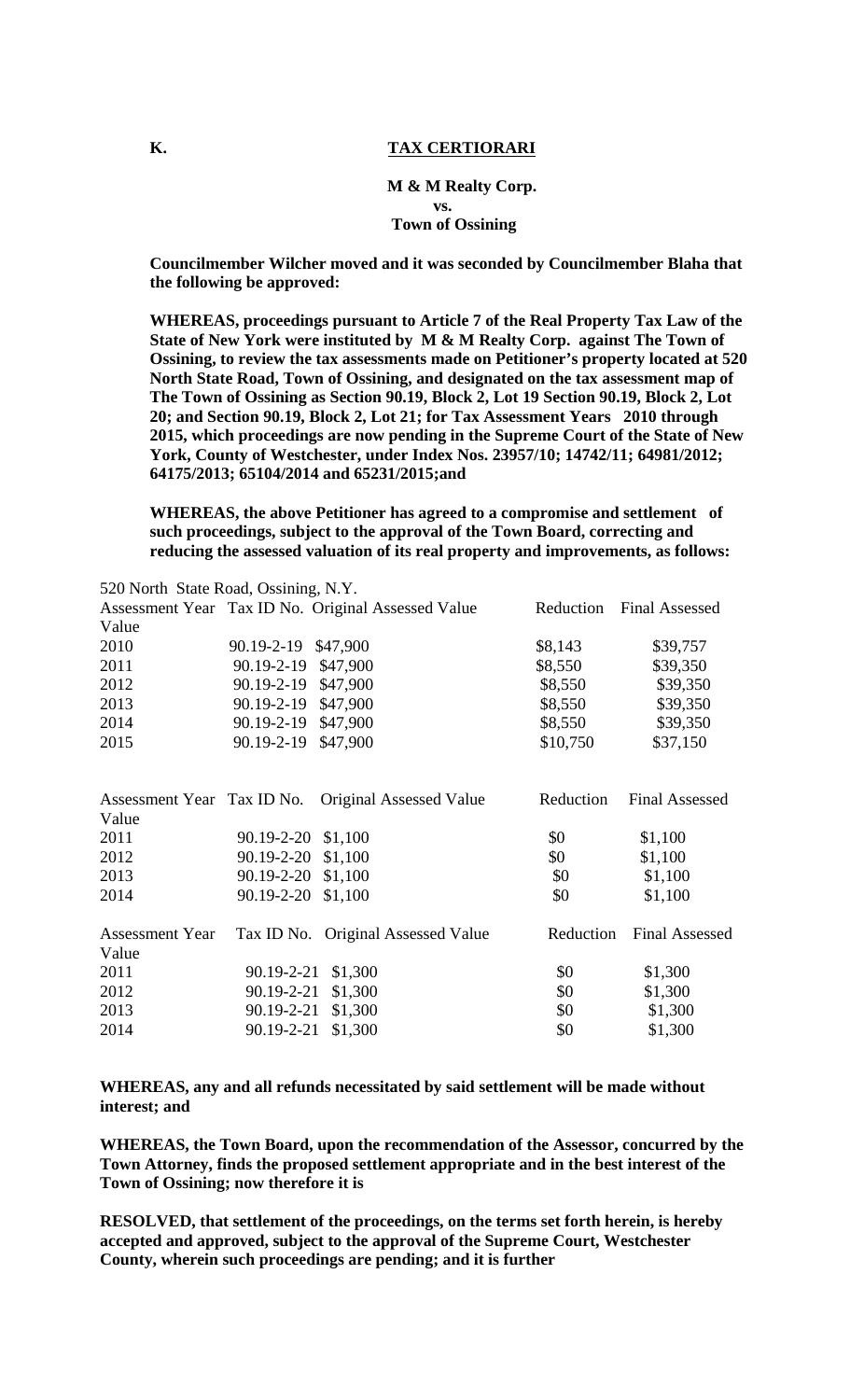**RESOLVED, that the Town Attorney is hereby authorized and directed to procure and execute any documents necessary to effectuate such settlement; and it is further** 

**RESOLVED, subject to the approval of the Supreme Court, Westchester County, that the Assessor is authorized and directed to make the changes and corrections to the individual unit assessment on the tax assessment roll of the Town of Ossining, which will be ordered pursuant to the Consent Judgment to be entered in accordance with the terms of this settlement, and the Receiver of Taxes is authorized and directed to process and pay the refund of Town of Ossining taxes estimated to be \$ 6,452.30, which will be ordered pursuant to said Consent Judgment.** 

 **Motion Carried: Unanimously** 

#### **L. TAX CERTIORARI**

 **Briarcliff Self Storage, Inc. vs. Town of Ossining** 

**Councilmember Jeffrey moved and it was seconded by Councilmember Harter that the following be approved:** 

**WHEREAS, proceedings pursuant to Article 7 of the Real Property Tax Law of the State of New York were instituted by Briarcliff Self Storage, Inc. against The Town of Ossining, to review the tax assessments made on Petitioner's property located at 588 North State Road, Town of Ossining, and designated on the tax assessment map of The Town of Ossining as Section 90.11-1-49 for Tax Assessment Years 2013, 2014 and 2015; which proceedings are now pending in the Supreme Court of the State of New York, County of Westchester, under Index Nos. 66152/13 and 66960/14;and** 

**WHEREAS, the above Petitioner has agreed to a compromise and settlement of such proceedings, subject to the approval of the Town Board, correcting and reducing the assessed valuation of its real property and improvements, as follows: 588 North State Road, Ossining, N.Y.** 

|       |                      | Assessment Year Tax ID No. Original Assessed Value |          | Reduction Final Assessed |
|-------|----------------------|----------------------------------------------------|----------|--------------------------|
| Value |                      |                                                    |          |                          |
| 2013  | 90.11-1-49 \$265,000 |                                                    | \$70,010 | \$194,990                |
| 2014  | 90.11-1-49 \$265,000 |                                                    | \$80,150 | \$184,850                |
| 2015  | 90.11-1-49 \$265,000 |                                                    | \$67,250 | \$197,750                |

**WHEREAS, any and all refunds necessitated by said settlement will be made without interest; and** 

**WHEREAS, the Town Board, upon the recommendation of the Assessor, concurred by the Town Attorney, finds the proposed settlement appropriate and in the best interest of the Town of Ossining; now therefore it is** 

**RESOLVED, that settlement of the proceedings, on the terms set forth herein, is hereby accepted and approved, subject to the approval of the Supreme Court, Westchester County, wherein such proceedings are pending; and it is further** 

**RESOLVED, that the Town Attorney is hereby authorized and directed to procure and execute any documents necessary to effectuate such settlement; and it is further** 

**RESOLVED, subject to the approval of the Supreme Court, Westchester County, that the Assessor is authorized and directed to make the changes and corrections to the individual unit assessment on the tax assessment roll of the Town of Ossining, which will be ordered pursuant to the Consent Judgment to be entered in accordance with the terms of this**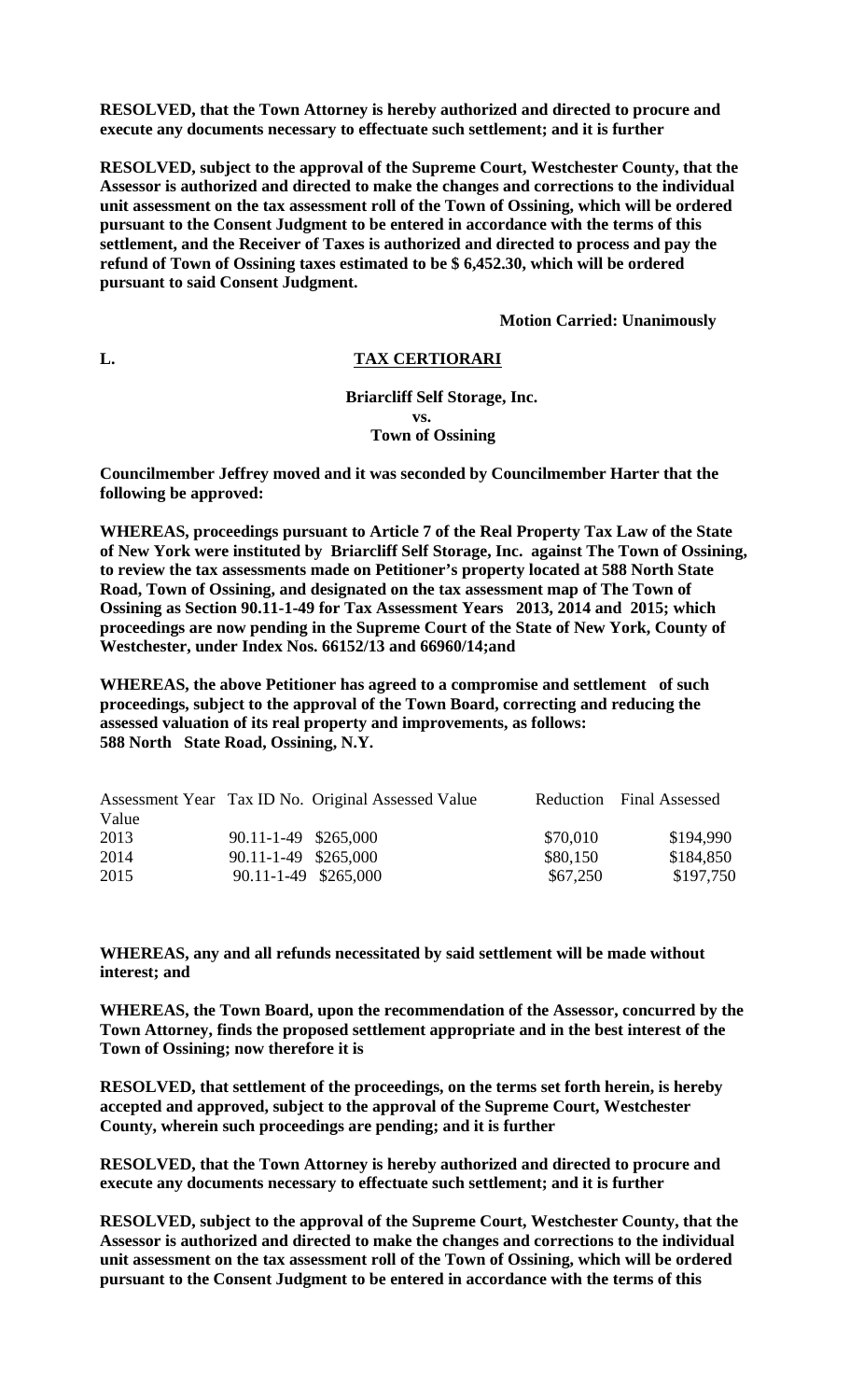**settlement, and the Receiver of Taxes is authorized and directed to process and pay the refund of Town of Ossining taxes estimated to be \$ 23,318.54, which will be ordered pursuant to said Consent Judgment.** 

 **Motion Carried: Unanimously** 

### **M. Agreement-Auditing of Financial Statements**

**Councilmember Wilcher moved and it was seconded by Councilmember Harter that the following be approved:** 

**Resolved, that the firm of O'Connor Davies LLP be appointed Auditors for the Town of Ossining for the audit of the 2015, 2016 and 2017 Financial Statements in accordance**  with their contract letter dated October 19<sup>th</sup>, 2015 at a fee not to exceed \$64,100 for fiscal **year ending 12/31/15, \$66,000 for fiscal year ending 12/31/16 and \$68,000 for fiscal year ending 12/31/17.** 

 **Motion Carried: Unanimously** 

## **N. Tax Receiver - Property Redemption, 127 Schrade Road**

**Councilmember Blaha moved and it was seconded by Councilmember Jeffrey that the following be approved:** 

**Whereas, properties located at 127 Schrade Road, Briarcliff, have delinquent taxes resulting in commencement of In Rem foreclosure proceedings and a judgment of foreclosure, and** 

**Whereas, Champion Mortgage, the mortgage holders, have requested to redeem the property and have tendered full payment; and** 

**Whereas, the Town Board desires to allow the mortgage holders of said property a window of opportunity to redeem the property prior to auction;** 

**Now therefore be it Resolved, that the Town Board of the Town of Ossining hereby allows Champion Mortgage, the mortgage holders of property at 127 Schrade Road, Briarcliff, to redeem said property by paying all outstanding taxes, interest, penalties and fees, plus an additional ten (10%) percent penalty on the lien amount, for a total of \$28,471.05, which, upon the recommendation of the Receiver of Taxes, the Town Board finds to be fair and appropriate based on the specific and unique circumstances of this case.** 

 **Motion Carried: Unanimously** 

#### **O. Resolution to Adopt Amendments to Vision Portion of Town Comprehensive Plan**

**Councilmember Blaha moved and it was seconded by Councilmember Harter that the following be TABLED:** 

**Whereas, the Town of Ossining, pursuant to section 272 – a of the New York State Town Law adopted a Comprehensive Plan in 2002, following extensive public participation; and** 

**Whereas, pursuant to section 272 – a of the New York State Town Law, the Town of Ossining commenced proceedings to review and amend, where appropriate, certain existing provisions of the adopted Comprehensive Plan consisting of the "Vision Statement" portion of the Comprehensive Plan; and** 

**Whereas, the Town of Ossining as duly noticed and held a public hearing on the proposed amendments on July 14th, 2015 (adjourned), and re-opened on September 1st, 2015, following the procedures set forth in the Town Law, following extensive public participation procedures for Comprehensive Plan amendments adopted by the Town; and**